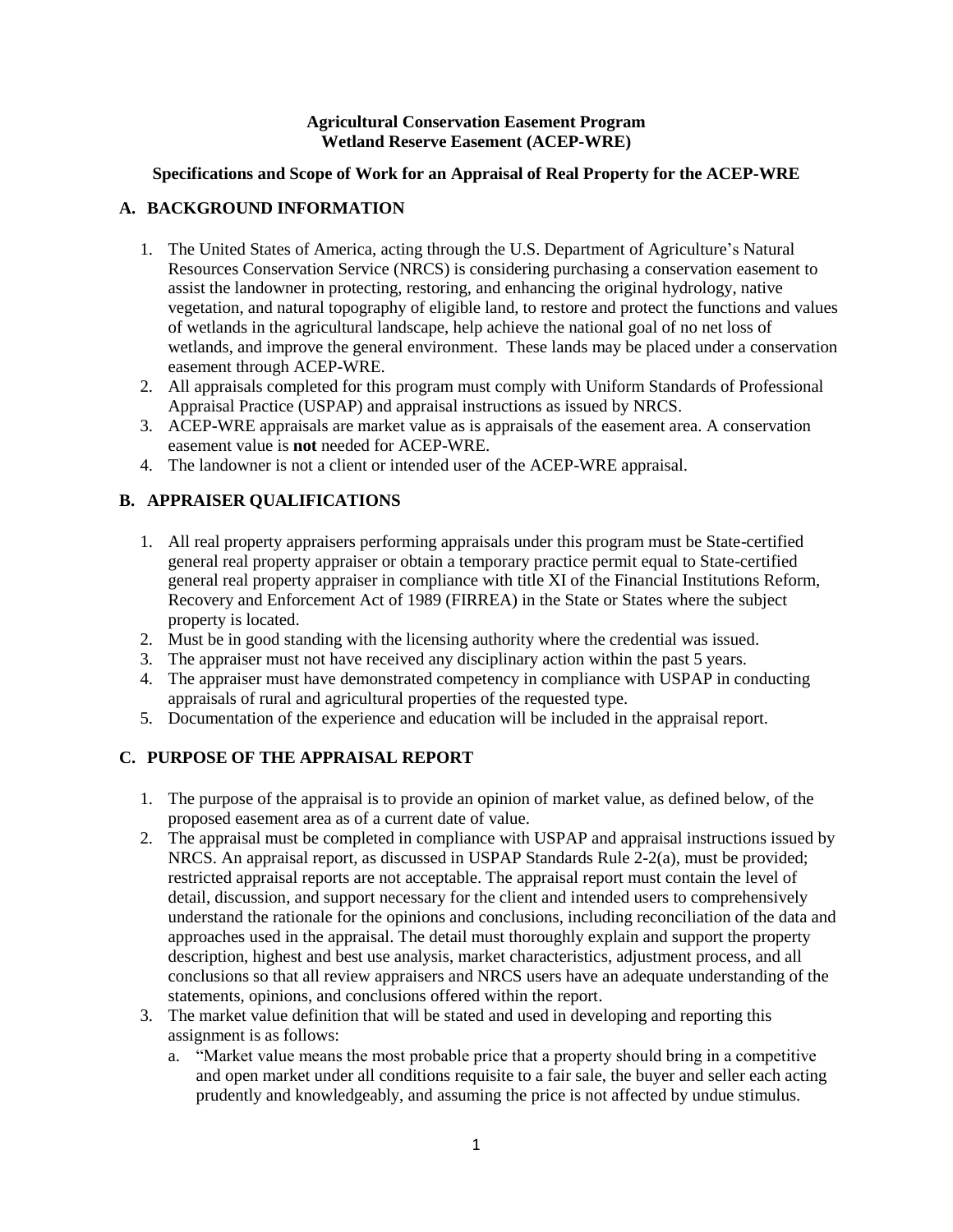Implicit in this definition is the consummation of a sale as of a specified date and the passing of title from seller to buyer under conditions whereby—

- i. buyer and seller are typically motivated;
- ii. both parties are well informed or well advised and acting in what they consider their own best interests;
- iii. a reasonable time is allowed for exposure to the open market;
- iv. payment is made in terms of cash in U.S. dollars or in terms of financial arrangements comparable thereto; and
- v. the price represents the normal considerations for the property sold unaffected by special or creative financing or sales concessions granted by anyone associated with the sale."

#### **4. No other definition of market value is acceptable.**

### **D. INFORMATION PROVIDED BY USDA/NRCS TO THE APPRAISER**

- 1. Aerial photograph of the subject property with the location of the proposed easement area identified, access to the easement area identified, easement boundary identified, and an estimate of the acres in the proposed easement identified.
- 2. Legal description of subject property.
- 3. Preliminary legal description of the proposed easement area (survey to be completed later). Example: On attached aerial photograph, approximately 10.5 (outlined in dark ink) acres located in the NW 1/4. NW 1/4 of Section 10 T55N R20W of 5th PM.
- 4. Aerial photograph indicating the location and acreage of any conservation agreement, contract, or easement of any type that is associated with any part of the subject property.
- 5. Copy of the completed Form CCC-505, "FSA Voluntary Permanent Direct and Counter Cyclical Program (DCP) Base Acres Reduction," executed by the landowner for crop base/allotments located on the proposed easement area. This form will not be processed by FSA until the easement is closed. The appraiser will verify the amount of crop base to be retired or moved on the proposed easement area and if any remaining crop base exists on the easement area. Documentation of production data will be provided to NRCS by landowner. Note: Any crop base or allotment acquired by NRCS must be retired from Federal Government programs.
- 6. If irrigation rights are included in the easement area, documentation provided by NRCS will identify the volume of irrigation water rights to be retained for the subject property as necessary to ensure the function of the wetland operation and other wetland conservation values. This volume will also be documented in the "Water Rights and Water Uses" Exhibit D attached to the conservation deed.
- 7. Copy of Title 440, Conservation Programs Manual (CPM), Part 527, Subpart E, "Appraisal."
- 8. Recorded landowner's name, address, and telephone number.
- 9. Written permission from the landowner or an authorized representative authorizing the assigned appraiser to enter the property for appraisal purposes.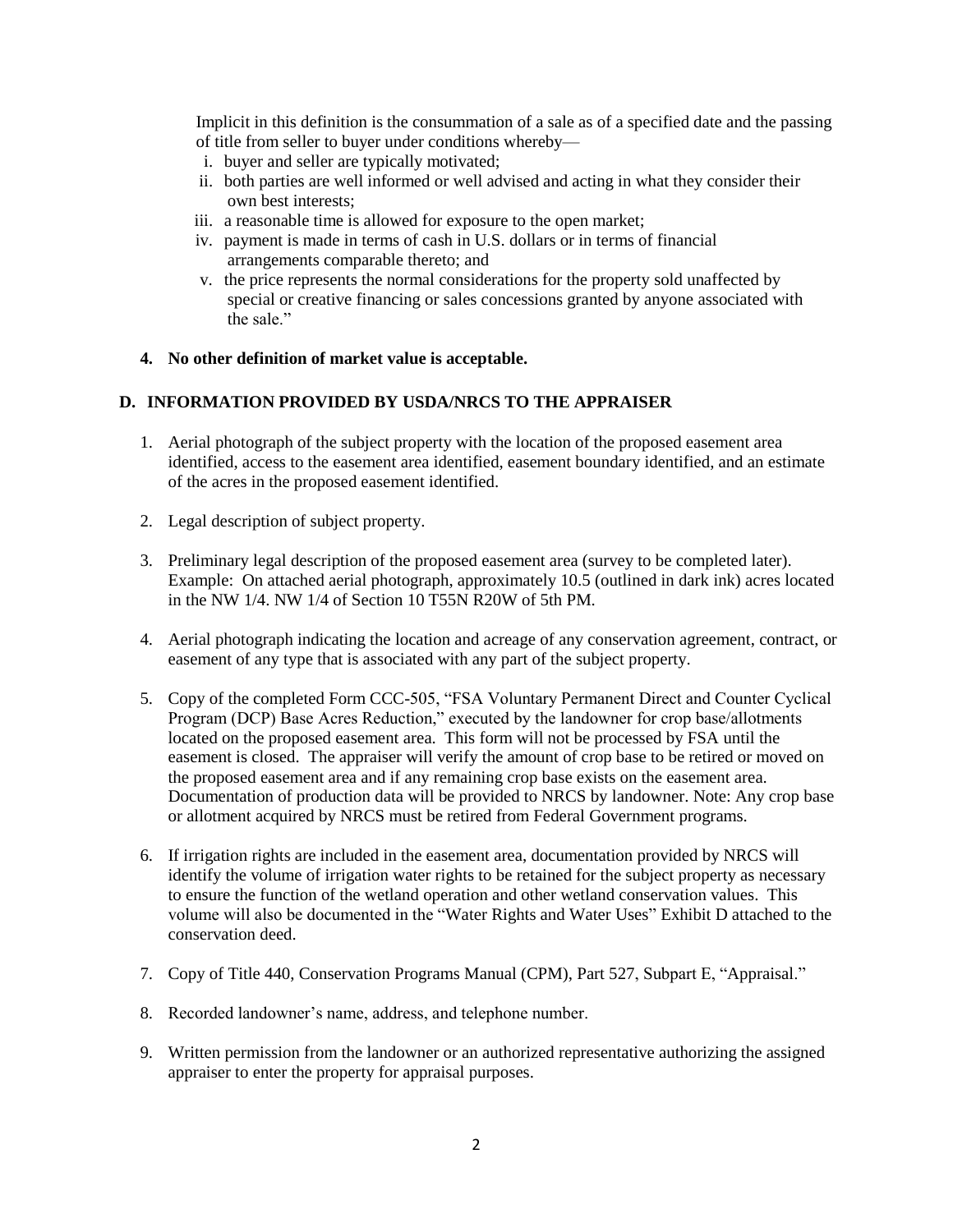- 10. Specific details of any existing easements, reservations, or other restriction currently encumbering the subject property as provided by the landowner.
- 11. Current information as to the status of title of ownership, such as copies of deeds.
- 12. When available, a completed "Preliminary Certificate of Inspection and Possession," the "Hazardous Materials Field Inspection Checklist," and any available information pertaining to the probability of existence of hazardous substances that might be found on the property to be appraised.
- 13. Documentation of water rights owned, including the name of any irrigation company, number of shares or amount of ownership, and documentation concerning irrigation wells on the property to be appraised as provided by the landowner.
- 14. A copy of the recorded written access to the easement area, if available.
- 15. Copy of preliminary title commitment covering the proposed easement area, if available.

## **E. BACKGROUND FOR THE APPRAISAL REPORT**

- 1. Prepare an appraisal report of an as is opinion of value based on the above market value definition of the proposed easement area.
- 2. Subject property will be only the proposed easement area as provided by NRCS.
- 3. If irrigation rights are included in the easement area, documentation provided by NRCS will identify the volume of irrigation water rights to be retained for the subject property as necessary to ensure the function of the wetland operation and other wetland conservation values as stated in E 7 below. This volume will also be documented in the "Water Rights and Water Uses, Exhibit D" attached to the conservation deed. Irrigation water rights that are owned and used on the proposed subject property will be valued in the appraisal.
- 4. The appraiser will document whether or not any portion of these irrigation water rights can be removed from the subject property. If the irrigation water rights can be removed from the property, the appraiser will provide a value opinion of the value of each irrigation water right. The appraiser will consider only the irrigation water rights required to be retained on the subject property as identified by NRCS.
- 5. Client is USDA/NRCS. (Landowners must not be the clients)
- 6. Intended user is USDA/NRCS. (Landowners are not an intended users)
- 7. Intended use will be for USDA/NRCS consideration in determining the price of the conservation easement entering into the ACEP-WRE.
- 8. Exclusions of approaches to values, as stated in USPAP, must be strongly supported with solid reasoning.
- 9. Property rights to be appraised will be surface rights, timber, orchards or other permanent plantings, and any irrigation water rights. The irrigation water rights include wells, ditches, reservoirs, ponds, and lakes that provide irrigation on the subject property and are legally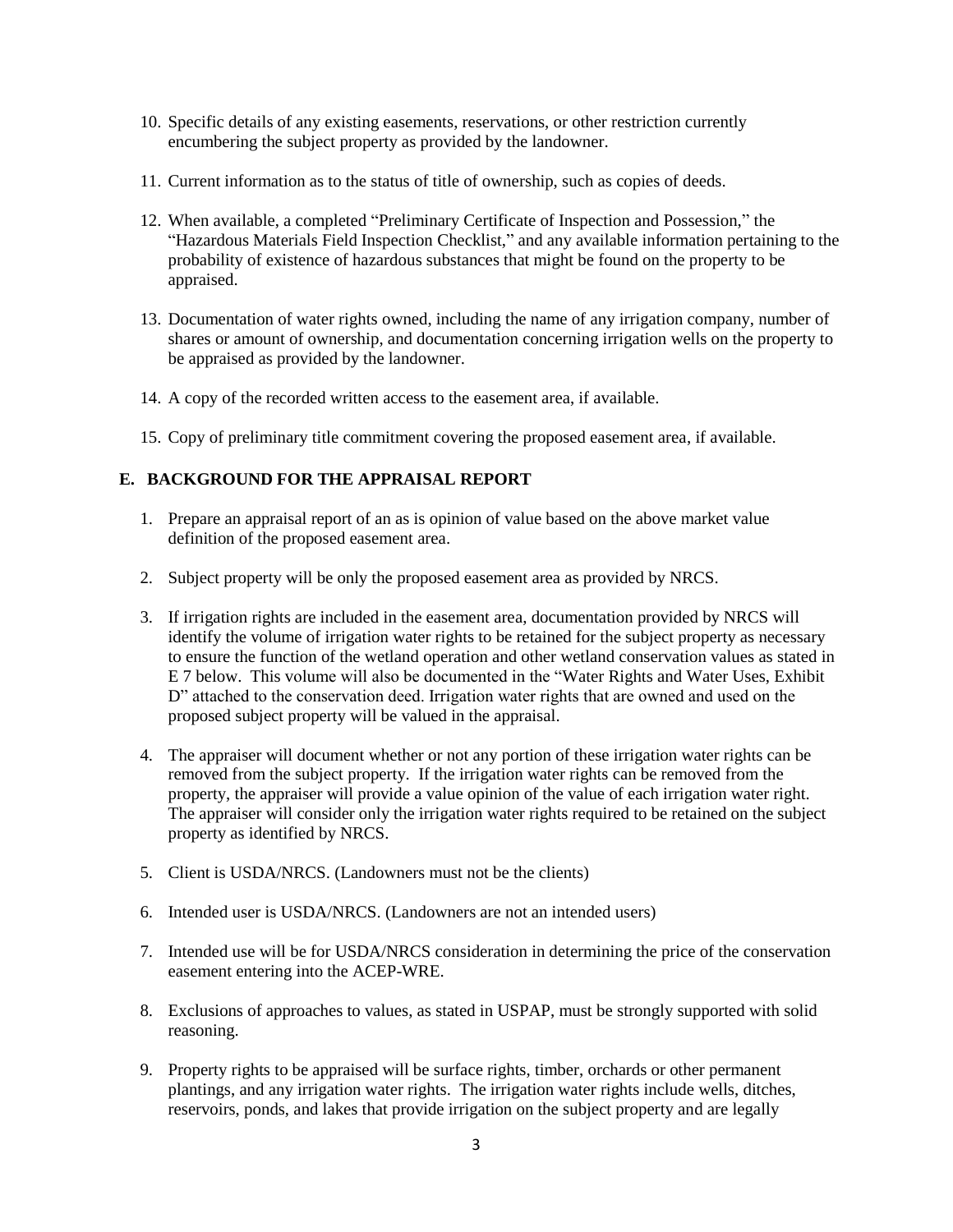permitted. The value of any marketable standing timber that could be economically harvested will be considered by a timber cruise and included in any valuations. Other permanent plantings that are located on the subject property will be appraised and included in any valuations. Any building improvements and any irrigation equipment not affixed to the land, such as pivot sprinklers, moveable pipe, tow lines, etc., that are located in the proposed easement area will be excluded from the valuation.

### **F. The Appraisal Report**

### 1. **Description of Work Product**

- a. The appraisal will meet USPAP requirements and appraisal instructions issued by NRCS. An appraisal report, as discussed in USPAP Standards Rule 2-2(a), must be provided; restricted appraisal reports are not acceptable. The appraisal report must contain the level of detail, discussion, and support necessary for the client and intended users to comprehensively understand the rationale for the opinions and conclusions, including reconciliation of the data and approaches used in the appraisal. The detail must thoroughly explain and support the property description, highest and best use analysis, market characteristics, adjustment process, and all conclusions so that all review appraisers and NRCS users have an adequate understanding of the statements, opinions, and conclusions offered within the report.
- b. The appraisal report may consist of a narrative report or a form report, or a combination may be used. The appraisal report must be in compliance with USPAP, and must use the following appraisal instructions and guidelines as stated in these specifications.
- c. The contract appraiser must personally inspect the subject property and comparable sales.
- d. The appraiser must talk personally to the property owner or the owner's agent or representative and the property owner or the owner's agent or representative must be given an opportunity to accompany the appraiser during their inspection of the subject property. The appraiser must document this discussion and whether or not the landowner accompanied the appraiser during the inspection in the appraisal report.
- e. The Uniform Residential Appraisal Report (URAR) is not acceptable. It may be incorporated into the report to assist in valuing the residence but it must not be used to evaluate the property and the easement affects.
- f. Reports must contain a "Table of Contents" with page numbers and sequentially numbered pages including addenda. Reports may contain handwritten page numbers.
- g. Reports must reference all environmental documents utilized by the appraiser in completing the appraisal. An environmental document is required in the appraisal report as provided by NRCS, refer to (D) (12) above. The appraiser is a key individual in identifying potential environmental problems that may affect the value of the subject property.
- h. The appraiser must contact NRCS to resolve problems, clarify questions, letters of engagement (call orders), or other issues. Issues relating to the appraisal process must be relayed to the NRCS national appraiser for guidance.
- i. The effective date of the appraisal report is the date the property was personally inspected by the appraiser.
- j. The appraiser will prominently state any crop base and allotment history located in the easement that has been included in the value.
- k. The appraisal report must be in typewritten or legible ink print form and/or automated or computerized forms.
- l. Only reports completed and submitted on 8½ inch by 11-inch paper or electronic format will be accepted.
- m. The appraisal report must be bound in a durable report cover with appropriate identification.
- n. The appraiser will provide two bound or one electronic copy of the initial final report to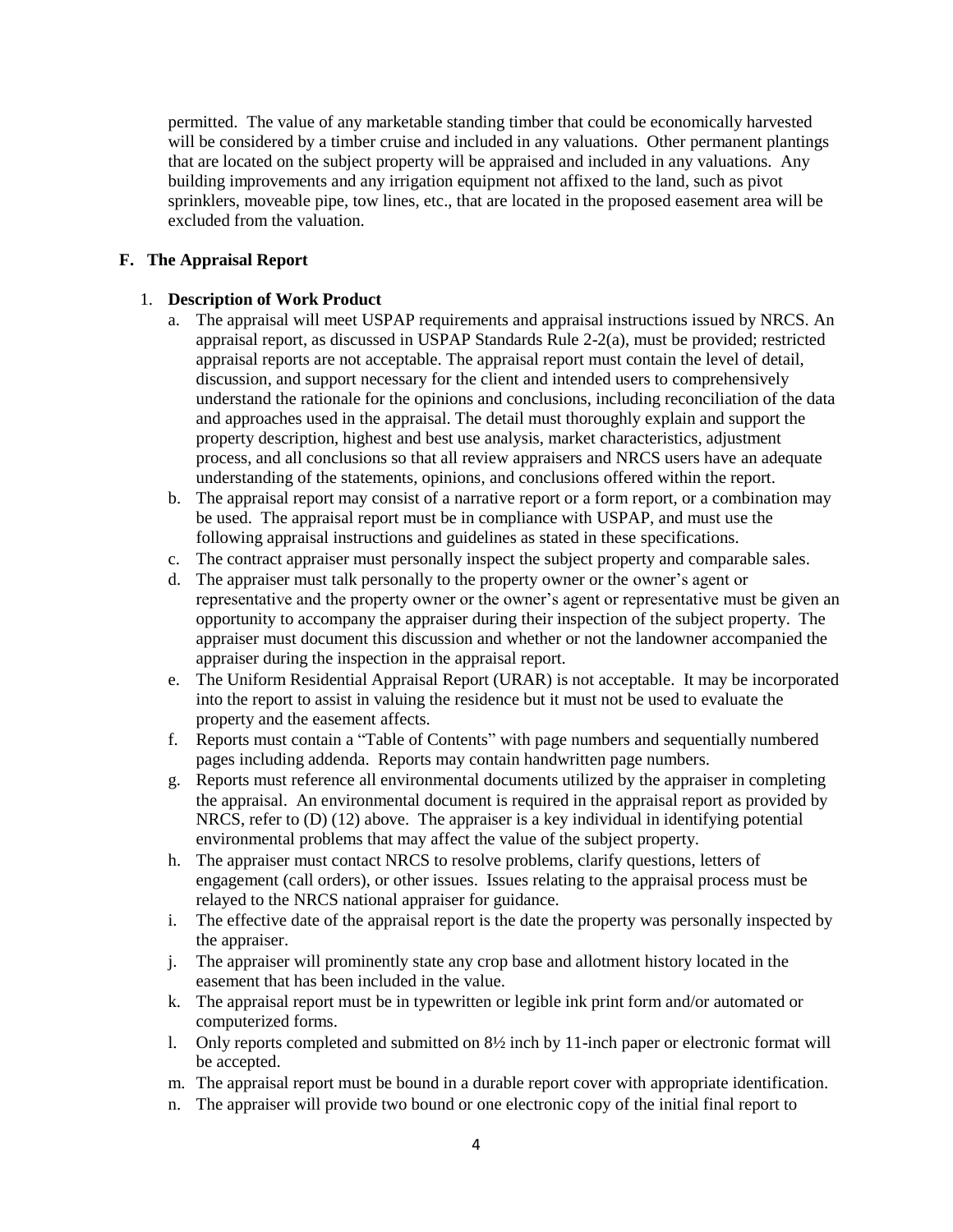NRCS to obtain a technical review. Once the technical review is completed and the appraisal report accepted, the appraiser must provide three originals and one electronic copy of the appraisal to NRCS. Reference the above instructions, including exhibits, for details on appraisal reports, appraisal forms required, and required methodology and supporting documentation.

#### 2. **Required Elements for WRP Appraisals (Recommended Format)**

#### **a. Part 1 Introduction**

- 1.Title Page
- 2.Letter of transmittal
- 3.Table of contents
- 4.Appraiser's certification
	- a. Follow USPAP guidelines as applicable, but include the following:

"I have made a personal inspection of the appraised property which is the subject of this report and all comparable sales used in developing the opinion of value. The date(s) of inspection was \_\_\_\_\_\_\_\_\_\_, and the method of inspection was \_\_\_\_\_\_\_\_\_\_\_\_\_\_\_\_\_\_\_." (If more than one person signs the report, this certification

must clearly specify which individuals did and which individuals did not make a personal inspection of the appraised property and sales. The contract appraiser must inspect the appraised property.)

In my opinion, as of (date), the market value of the proposed easement parcel  $is$  \$\_\_\_\_\_\_\_\_\_\_\_\_\_\_.

By: (signature) Date:

Print Name

Printed Name and Professional Accreditation

State Certification #

- 5.Summary of salient facts
- 6.Photographs of subject property. Provide original color photographs or high quality color copies of photographs of the appraised property. Photographs may be a separate exhibit in the addenda or included with the narrative description of the appraised property and comparable sales. Show the following information with each photograph:
	- a. Identify the photographed scene. Indicate direction of view, vantage point, and other pertinent information.
	- b. An aerial photo should be used to show the location of the photos.
	- c. The name of the photographer
	- d. The date the photograph was taken.

7.Statement of assumptions and limiting conditions.

- a. All appraisal reports submitted to the NRCS for review become the property of the United States and may be used for any legal and proper purpose. Therefore, a condition that limits distribution of the report is not permitted.
- b. Include a statement similar to the following in this section: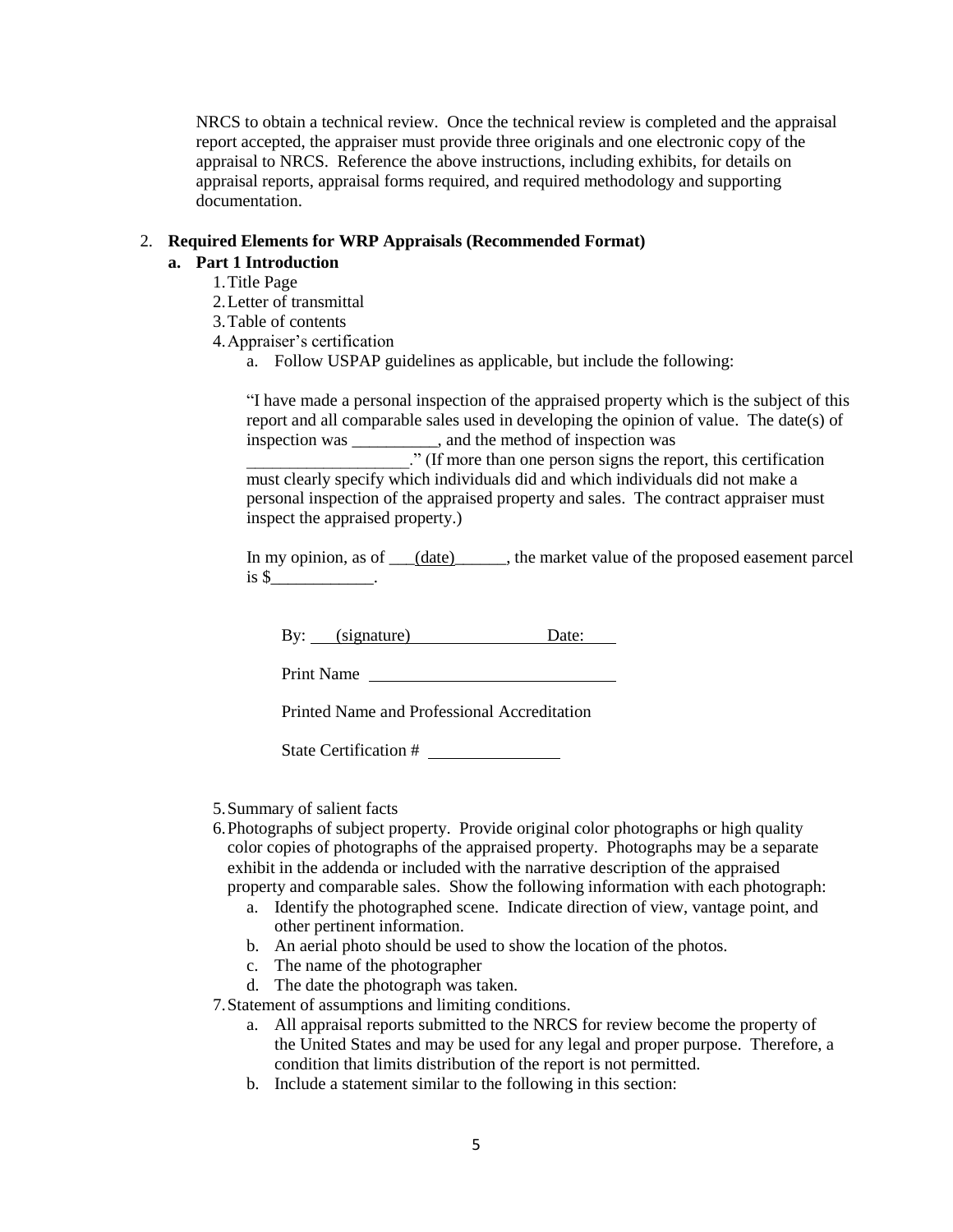"I recognize that appraisal reports submitted to the NRCS for review may be used by NRCS for any legal and proper purpose."

- c. If the appraisal has been made subject to any encumbrances against the property, such as easements, that must be stated. It is unacceptable to state that the property has been appraised as if free and clear of all encumbrances, except as stated in the body of the report; the encumbrances must be identified in this section of the report. Refer to (D)(15) above.
- d. The property must have legal access to the easement area that provides NRCS and its agents legal access to restore, maintain, and monitor the purpose and function for which the easement was placed. The legal access route must be shown on a map of the subject property. If the property does not have sufficient legal access to the easement area, the appraisal should not proceed.
- e. The use of an uninstructed assumption or hypothetical condition that results in other than "as is" market value will invalidate the appraisal. Include only factors relating to the appraisal problem. Assumptions and limiting conditions that are speculative in nature are inappropriate. Do not include limiting conditions that significantly restrict the application of the appraisal.
- f. A contract appraiser must not make an assumption or accept an instruction that is unreasonable or misleading. Client instructions must have a sound foundation, be in writing, and be included in the appraisal report.
- 8.Scope of the appraisal
	- a. This section must fully describe the extent of investigation and analysis. The scope of work should be consistent with the intended use of the appraisal.
	- b. Summarize the appraisal problem
- 9.Purpose of the appraisal must be as stated in C above.

### **b. Part 2 Factual Data**

- 1.Legal description
- 2.Area, city and neighborhood data
- 3.Property data
	- a. Site
		- b. Dwellings and associated improvements
		- c. Fixtures, livestock, and forage production structures and facilities
		- d. Use history
		- e. Sales history

Include a 3-year record of all sales of the appraised property and, if the information is available, offers to buy or sell.

f. Rental history

A 3-year rental history is required. An unsupported statement that the rent does not represent market or economic rent is unacceptable.

- g. Assessed value and annual tax load
- h. Zoning and other land use regulations

The contract appraiser must identify, in addition to zoning, all other land-use and environmental regulations, outstanding rights, and reservations that have an impact on the highest and best use and value of the property.

- i. Appraised property map or plat. Show the dimensions and topography of the appraised property in detail on a large-scale topographic map, at least 2 inches to the mile. The map may be placed here or in the addenda.
- j. Aerial photograph of the subject property with the location of the proposed easement area identified, access to the easement area identified, easement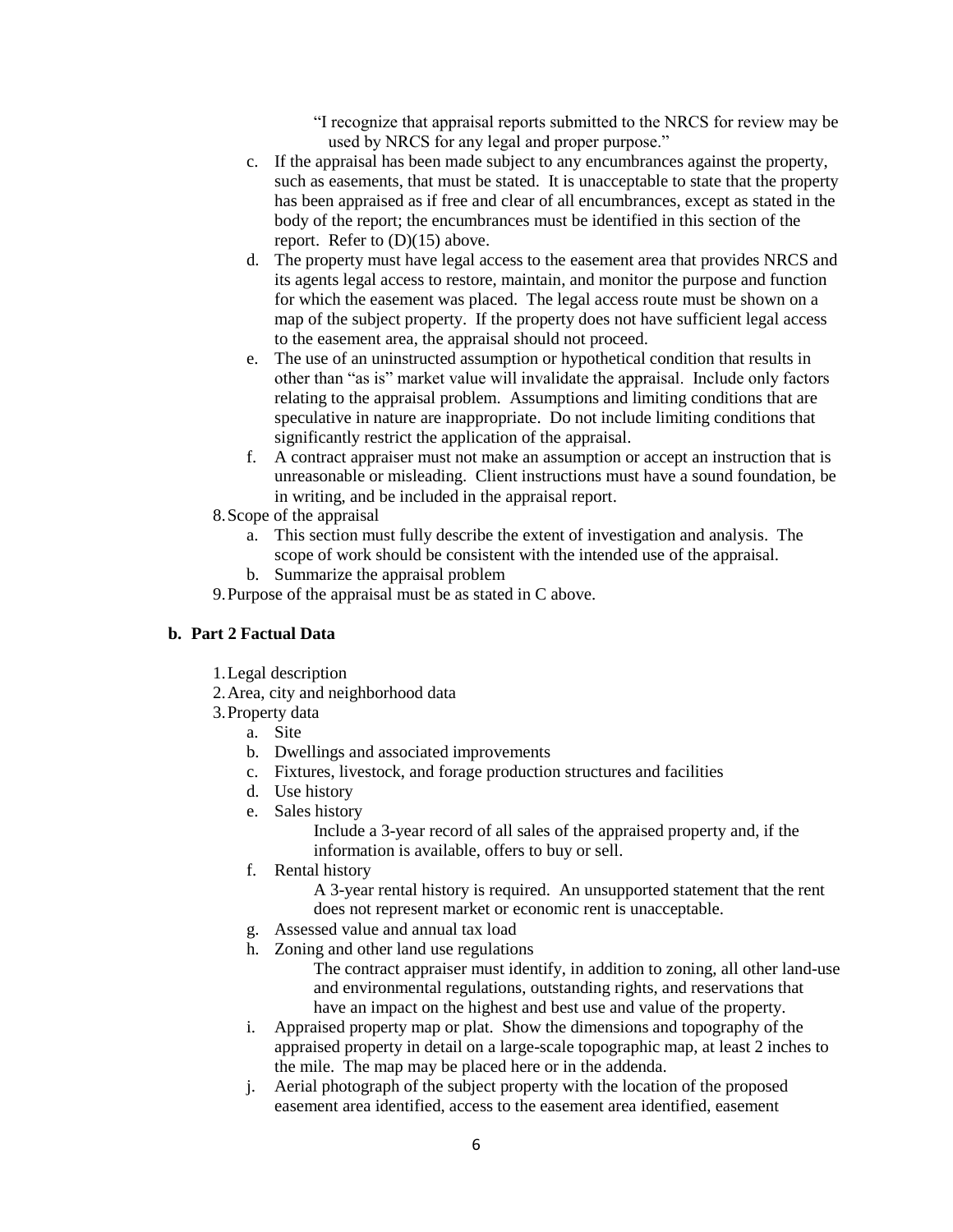boundary identified, and an estimate of the acres in the proposed easement identified

#### **c. Part 3 Data Analysis and Conclusions**

- 1.Analyses of highest and best use
	- a. For this appraisal, highest and best use is defined as "The highest and most profitable use for which the property is adaptable and needed or likely to be needed in the reasonably near future." The contract appraiser may also refer to definitions as found in "The Dictionary of Real Estate Appraisal."
	- b. The highest and best use conclusion must be clearly supported by market evidence.Sale or exchange to the United States or other public entity is not an acceptable highest and best use. The use for which the Federal Government will put the property after it has been acquired is, as a general rule, an improper highest and best use. A noneconomic highest and best use, such as "conservation," "natural lands," "preservation," or any use that requires the property to be withheld from economic production in perpetuity, is not a valid use upon which to base an estimate of market value.
	- c. If the highest and best use is for assemblage, describe and explain the relationship of the appraised property to the property to which it would be joined.
	- d. If speculation or investment is the highest and best use of the property, describe and explain its interim and most probable ultimate use.
	- e. When there is a claim that the highest and best use of a property is something other than the property's existing use, the burden of proof is on the contract appraiser.
	- f. Market value must not be predicated upon potential uses that are speculative and conjectural.
	- g. The contract appraiser's opinion of a reasonable probability of a zoning change must have a factual foundation. The appraisal report must include a description of the investigation undertaken to determine the probability of rezoning. The investigation must include thorough research of the uses and zoning of properties situated similarly to the subject property within the area covered by the zoning authority. The stated rezoning conclusion must be supported by facts surfaced in the research. A property must not be valued as if it were already rezoned for a different use. The property must be valued only in light of the probability of obtaining a zoning change.
- 2.Value estimate by the cost approach
	- a. Estimate the value of the land as though vacant and available for its highest and best use. Estimating land value by the use of confirmed sales of comparable, or nearly comparable, lands having like optimum uses is the preferred method.
	- b. If the cost approach is not used, explain the reasons for not developing.
- 3.Value estimate by the sales comparison approach
	- a. Nearby arm's length transactions, comparable to the property under appraisement, and reasonably current, are the best evidence of market value. The Federal courts recognize the sales comparison approach as being normally the best evidence of market value.
	- b. When supportable by market evidence, the use of quantified adjustments is preferred. Percentage and dollar adjustments may, and often should, be combined. Qualitative adjustments are used when there is inadequate market data to support quantitative adjustments. Factors that cannot be quantified are dealt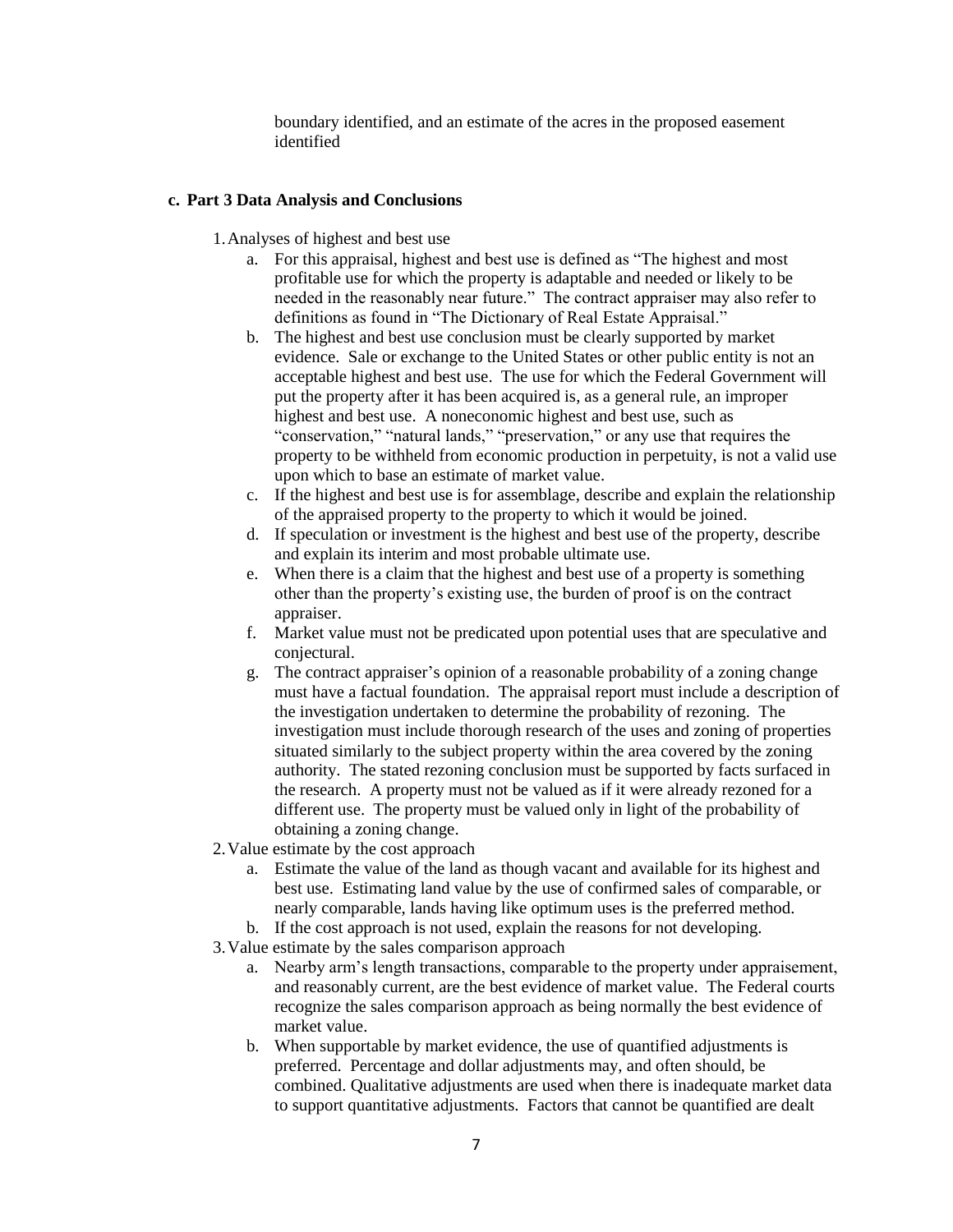with in qualitative analysis. When quantitative and qualitative adjustments are both used in the adjustment process, all quantitative adjustments should be made first.

- c. Provide market evidence and/or supporting narrative for each adjustment used.
	- i. Each quantitative adjustment requires supporting market evidence. Explain how the adjustment was determined and how it is applied to the comparable.
	- ii. Each qualitative adjustment requires significant discussion to explain why it is necessary and explain the reason for the differences.
- d. Include a sales adjustment chart summarizing the adjustments and showing the final adjusted sale prices and how the sales compare with the subject property.
- e. The documentation of each comparable sale must include
	- i. Parties to the transaction.
	- ii. Date of transaction.
	- iii. Confirmation of the transaction.
	- iv. Confirm the transaction with the buyer, seller, broker, or other person having knowledge of the price, terms, and conditions of sale.
	- v. Buyer motivation.
	- vi. Location.
	- vii. Size.
	- viii. Legal description.
	- ix. Property rights conveyed and by what method did title transfer such as warranty deed, purchase contract.
	- x. Consideration.
	- xi. Financing terms.
	- xii. Sale conditions verify if the sale was an arm's length or distressed sale.
	- xiii. Improvements.
	- xiv. Physical description describe topography, vegetative cover, water influence, improvements, irrigation water, soils and other characteristics.
	- xv. Nonrealty items.
	- xvi. Economic characteristics.
	- xvii. Zoning.
	- xviii. Current use.
	- xix. Topographic map.
	- xx. Photographs .
		- 1. Improvements
		- 2. Land/lot
- f. In order to make meaningful comparisons between the sales and the appraised property, NRCS requires inspection of all sales directly compared with the appraised property. Waiver of the comparable sale inspection requirement must be made in writing by an authorized official in the form of a supplemental appraisal instruction. The requirement for inspection of the appraised property may not be waived.
- g. If the sales comparison approach is not used, explain the reasons for not developing.
- 4.Value estimate by the income approach
	- a. All data must be market supported.
	- b. If the income approach is not used, explain the reasons for not developing.
- 5.Correlation and reconciliation of the final estimate
	- a. The contract appraiser must avoid making a summation appraisal.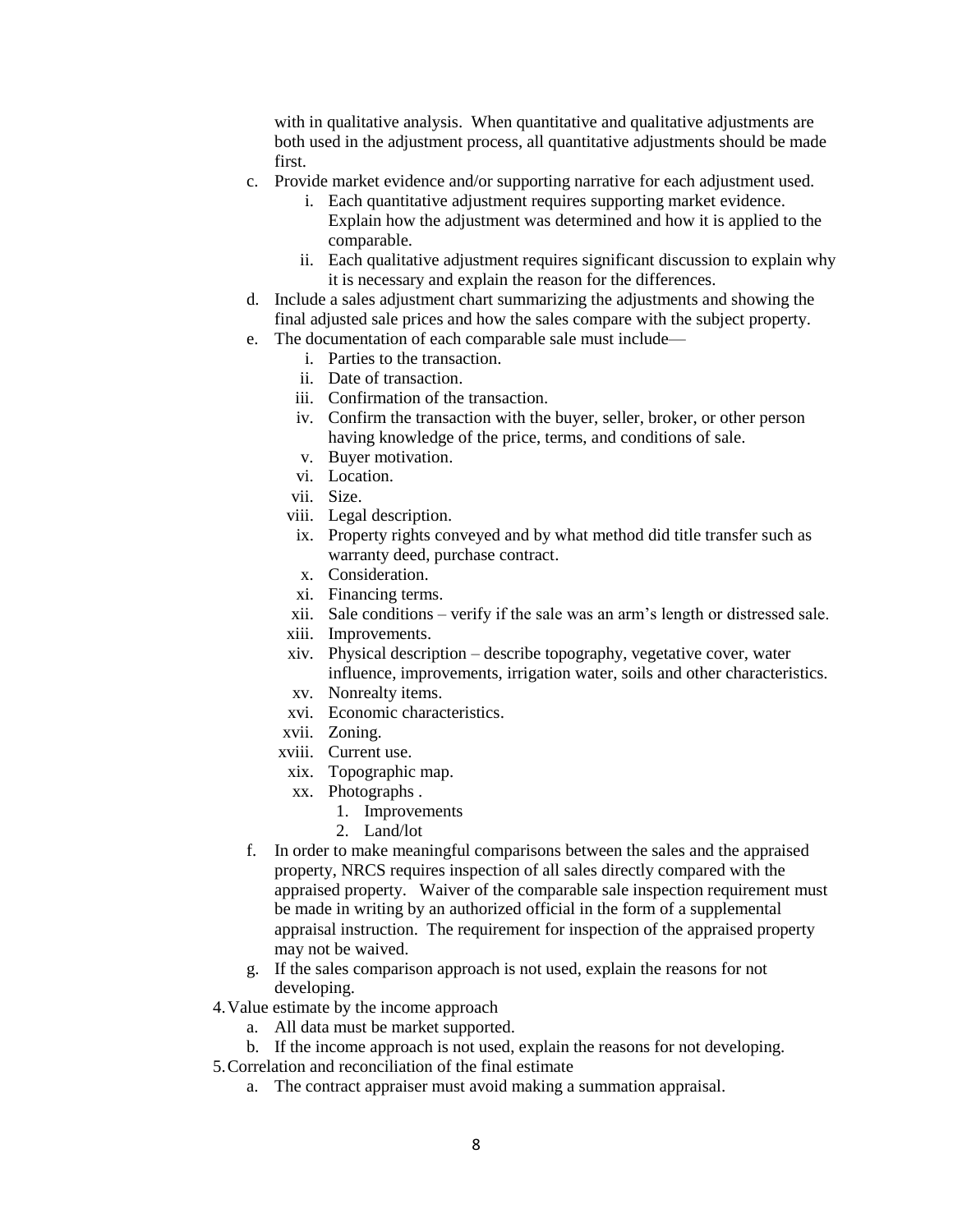b. Appraisers are responsible for the final opinion of value even if it relies upon estimates developed by others (such as, timber cruisers, or cost estimators). Value estimates developed by others, if needed, will be the appraiser's responsibility.

### **d.Part 6 Exhibits and addenda**

### 1.Location map

- a. Maps must clearly identify the property and be of sufficient quality to enable the review appraiser to locate the property on the ground. Maps must be dated, include a legend, scale, and north arrow. The report must contain original maps or vivid color copies.
	- i. Area Map. This is a small-scale map showing the general location of the subject market area.
	- ii. Neighborhood Map. This map shows the appraised property and its immediate neighborhood.
	- iii. Tract Map or Plat. This map is a large-scale (2-inch per mile) United States Geological Survey (USGS) or similar quality map that shows the appraised property and pertinent physical features such as roads, streams, and improvements. If portions of the appraised property are assigned separate contributory values to the whole, these areas must be delineated on this map or a separate map.
	- iv. Photograph Map. This is a map, lot plat or aerial photograph showing the location of the subject pictures
- 2.Comparable data maps:

This map must show the location of the appraised property and the sales. Delineate the boundaries of the appraised properties and comparable sales when the map is of sufficient scale to be meaningful. If all pertinent comparable sales cannot be shown on the same map as the appraised property, a smaller-scale map (such as a State road map) may be included in addition to the larger-scale map.

### 3.Detail of comparative data:

Include a completed form showing all information for each comparable transaction used in the appraisal. Include a plat (if available), a USGS topographic map (if appropriate), and color photos of each sale. The transaction number must match the number of the transaction listed in the report.

### 4.Plot plan

5.Title evidence report:

Include a copy of the preliminary title report for the non-Federal land if available. 6.Other pertinent exhibits:

Present additional data such as documents and charts pertinent to the valuation and referred to in the body of the appraisal. Exhibits may include—

- i. A copy of technical reports from specialists. This may include a timber cruise summary signed by a timber cruiser, or a road plan signed by an engineer.
- ii. Property owner permission to appraise.
- 7.Qualifications of appraiser
	- a. The contract appraisers must provide evidence of compliance with the certification requirements of the State or States where the properties are located.
	- b. The contract appraisers must provide documentation of compliance with experience requirements.
	- c. The contract appraisers must provide documentation of appraisal education.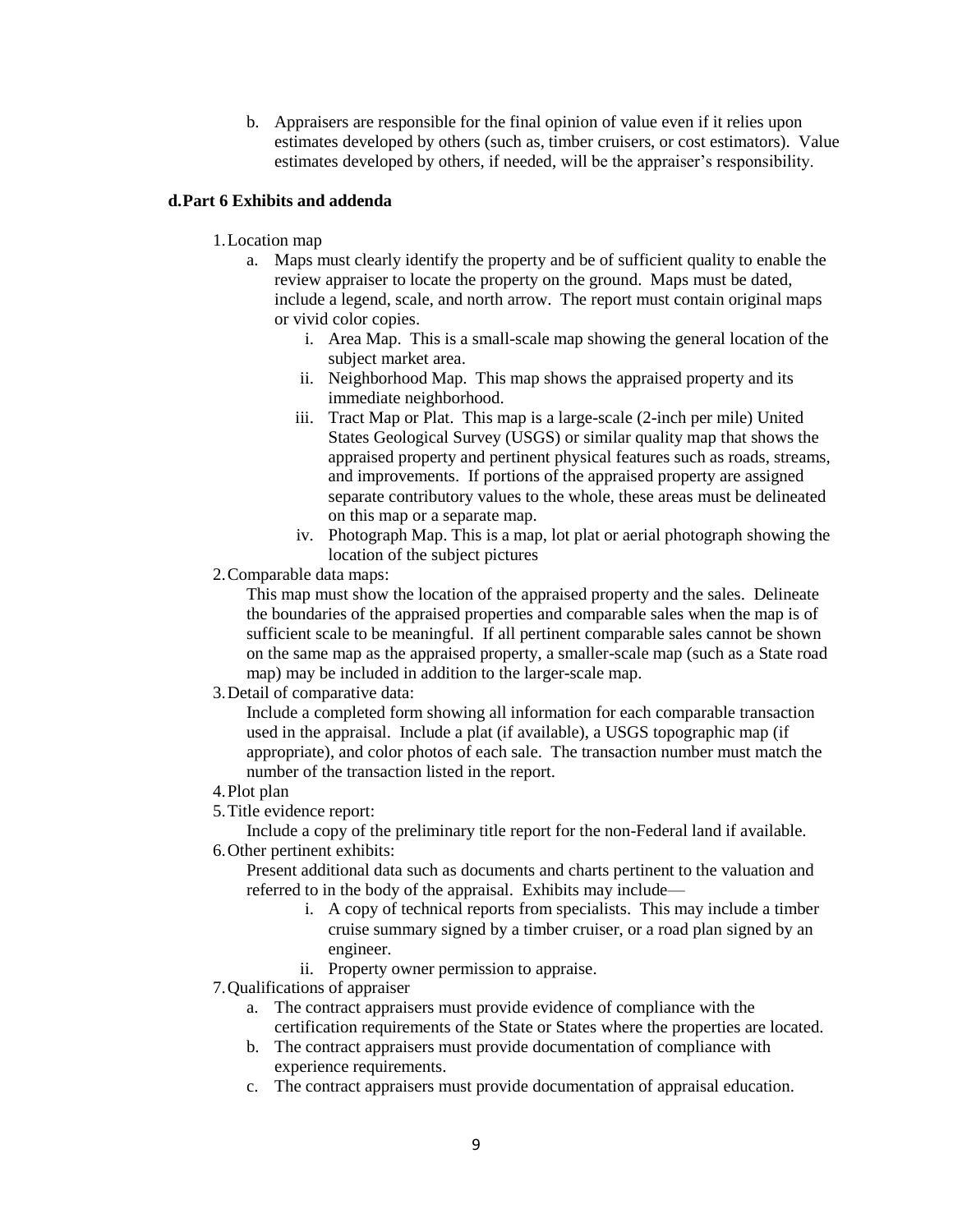- d. The contract appraiser must provide their contact information including but not limited to
	- i. Address.
	- ii. Phone numbers.
	- iii. Email address.
- e. Engagement instructions received from the client.

#### **G. Appraisal Reviews**

- 1. All appraisal reports are subject to a technical appraisal review conducted for compliance with NRCS appraisal instructions and USPAP prior to acceptance by NRCS.
- 2. NRCS will order the technical appraisal review.
- 3. Any deficiencies in the appraisal report will be returned to the appraiser for revisions, additional support, or explanation or corrections to the original appraisal report in a supplemental report format as in section H, below.
- 4. All revisions will be subject to a technical review for compliance with the original and subsequent instructions.
- 5. Any appraisal report revisions required by the review appraiser must be completed and returned within 14 calendar days after receipt of comments.
- 6. Supplemental appraisal reports may be submitted by NRCS to the technical reviewer no more than three times. If, after the third submission, the report is still found to be unacceptable, the report will be rejected and/or disapproved. The review appraiser must clearly show why the appraisal report is inadequate.

#### **H. Format for Supplemental Appraisal Reports**

1. Supplements or amendments to appraisal reports, such as correcting deficiencies in the appraisal report, revisions, additional support or explanation, changes in acreage, change in value, updating the effective date or title conditions must be referenced for incorporation with the original report in accordance with USPAP and is required in the following format. All items must be addressed.

### a.Title Page

- i. Include the same information as on the original appraisal report.
- ii. Label the report as a "Supplemental Appraisal Report to the Appraisal Report for  $\overline{\phantom{a}}$ .

#### b.Summary of Facts Include—

- i. Owner's name or other identification of the property.
- ii. Size.
- iii. Highest and best use.
- iv. New opinion of value.
- v. Valuation date based on either of the following:
	- a. Effective date of the original report
	- b. The date of the new inspection for updating the effective date
- c. Summary of Original Appraisal

Cite the date and value opinion from the original appraisal. If previous updates have been made since the original appraisal, cite value opinions from all updates as well as the original appraisal.

d.Changes

Explain the reason for the appraisal supplement, such as to update an opinion of value based upon changes in acres do to survey, amend a previous appraisal report, add